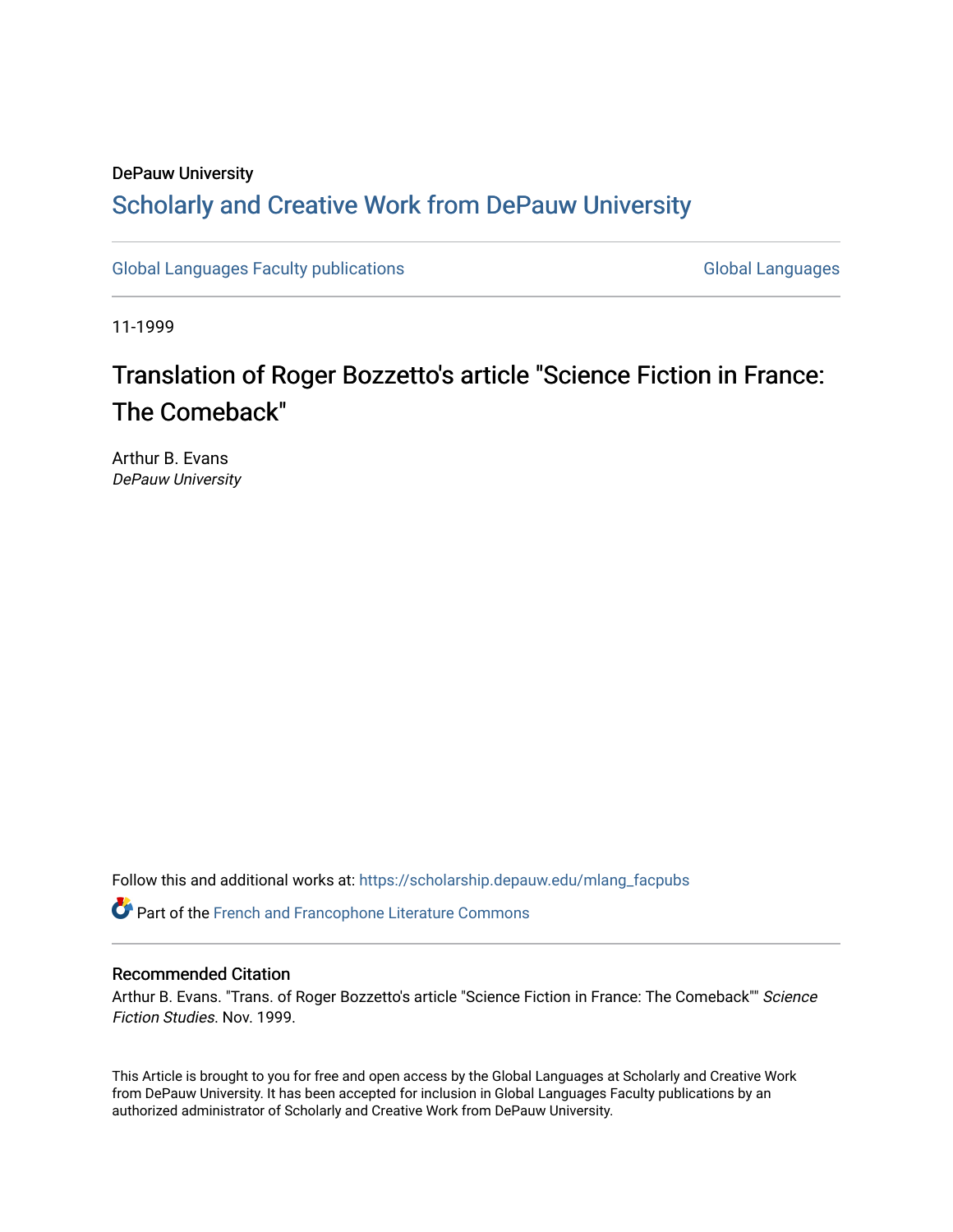#### **Current Trends in Global SF**

#### **Roger Bozzetto. Science Fiction in France: The Comeback**

Science fiction in France seems to oscillate between lush times and lean. Modern sf in France has always comprised two distinct traditions: those sf books and films translated from English (mostly from the United States), and those originally published or produced in French (mostly from France). These two domains are not necessarily antagonistic: it might even be argued that the periods of prosperity for French sf have been marked by its openness to the Anglo-American sf world. Such was the case, for example, in the postwar 1950s when the sudden influx of anglophone sf books into the French marketplace gave rise to a proliferation of francophone sf authors who imitated them. And such was the case in the early 1970s, in the wake of Stanley Kubrick's *2001: A Space Odyssey*, when homegrown French sf flourished (despite a certain undercurrent of aggressive anti-Americanism) and appeared alongside translated Anglo-American titles in a variety of sf collections created by French publishers. In contrast, in the 1980s and the popularity of Serge Brussolo's works notwith-standing, the situation for French sf as a whole suddenly worsened: its sales began to drop off rapidly—the victim of intrusive political agendas by French sf writers and their misguided attempts at "literary legitimization" via stylistic experimentation. During this decade, one might say that French sf retreated into a kind of selfimposed elitist "ghetto," alienating its own readership and distancing itself from the continuing and abundant Anglo-American sf of the period. Opportunities for young French sf writers shriveled, sf magazines and journals disappeared, and many French publishers discontinued their once-profitable sf lines. After the best of times, it was the worst of times.

Fortunately, the late 1990s have once again witnessed a sudden renaissance in the popularity of science fiction in France. It is difficult to pinpoint the exact causes of this recent upsurge of interest in sf among French readers. Might it be due to the pervasive influence of today's media industry—i.e., the success of sf cinema, the availability of cable television and pay-per-view programming, and the proliferation of videocassettes? Is it perhaps because of a change in publishers' attitudes? Is it the result of a young public who, in opposition to what they perceive (wrongly) as the traditional "dead" culture taught in schools, have adopted sf as a kind of generational "counterculture," one that seems more relevant to their lives in this high-tech world? Or, conversely, is it a byproduct of the efforts of their teachers who, in trying to instill in their students a taste for reading literature (a challenging task nowadays), have turned to sf as a means to initially "hook" them in the hopes of subsequently repatriating them to mainstream literary texts? Or finally, could it simply be due to the new wave of French sf writers who are now finally "in sync" with their public's expectations for the genre?

Whatever the reason(s), science fiction in this country is now on a roll.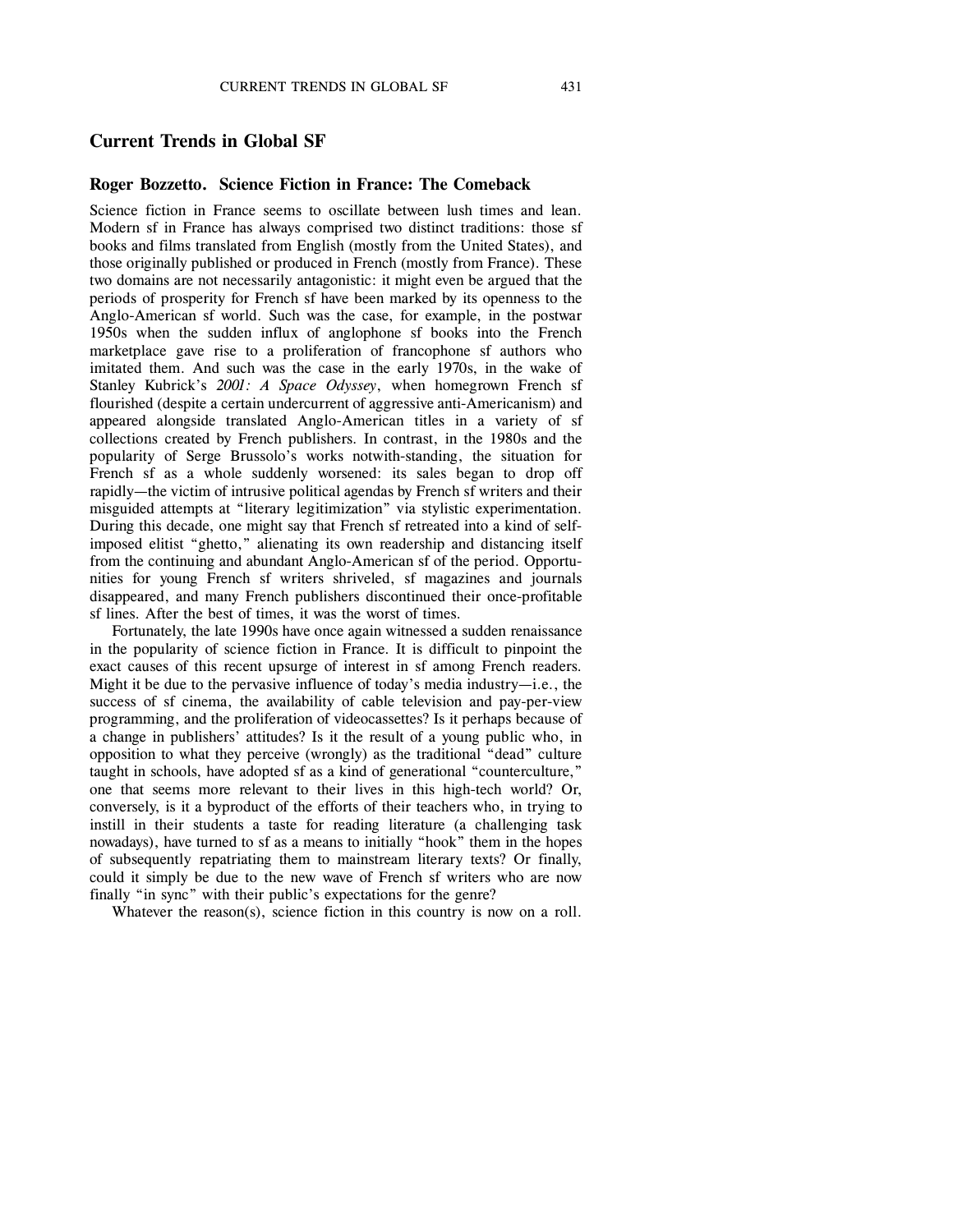And it is becoming acceptable even to those who had previously been labelled members of the dominant culture "establishment": for instance, the expresident of the French Senate chose to invite Jack Vance and several European sf authors to the recent government-sponsored exposition called Futuroscope, held in Poitiers in 1998. Furthermore, large cash prizes have now been attached to certain annual awards such as the "Eiffel Tower Award for Science Fiction" in order to encourage young sf writers, both domestic and foreign. Last year, this award was won by French author Pierre Bordage for his two-volume sf novel *Wang*; and this year both the categories and purse were doubled, with the best novel going to Valerio Evangelista of Italy and the best short story to Roland W. Wagner of France. Sf conventions are also beginning to catch on here. In particular, for the past three years in Nancy, an sf convention called "Les Galaxiales" has been held in early April, gathering together a wide variety of French and non-French sf authors, fans, critics, and editors (*Galaxies*, BP 3687, Nancy 54097 cedex, France). Last year several well-known Anglo-American writers including Mike Resnick, Poppy Z. Brite, and Brian Stableford were invited; on next year's schedule are Robert Silverberg, Karen Haber, and Norman Spinrad, as well as the French-Canadian Jean-Louis Trudel and the above-mentioned award-winner Evangelista. Finally, a group called "Association 42" has recently developed a new Internet website devoted exclusively to sf (http://www.integra.fr/XLII/SF42.html). It features many links to other sfrelated sites and contains a very rich databank of French online texts—short stories, book reviews, and sf criticism. It includes, for example, all of Michel Jeury's published short stories as well as Gérard Klein's editorial prefaces to several French sf paperback editions.

This rebirth of interest in sf in France—where (to the great frustration of some purists) the reading public seems to make no distinction between the genres of sf and fantasy—has been accompanied by the appearance of several new sf journals and fanzines. Following the unfortunate disappearance of *Nous les Martiens* (one of the better sources for sf criticism) and of *Cyberdreams* after thirteen theme-based issues (devoted mostly to presenting the translated works of such anglophone sf authors as Greg Egan), the venerable French sf fanzine *Yellow Submarine* has taken on a new life and, in addition to its customary sf fiction, now publishes many critical articles à la *SFS*. Another sf fanzine, *Ozone,* has transformed itself into a professional magazine and now carries the name *SF Magazine*. Its print-run is 30,000 copies, and it is now in its third issue. Similar in some ways to *Locus*, it is a good source of information on the sf genre as a whole—books, films, publishers' data, interviews with authors, advertisements, etc. And, serving as it does to unite French sf readers around a common corpus, it is the type of sf publication (lacking since the demise of *Fiction*) that is capable of providing them with a shared cultural identity. The journal *Galaxies* was begun by the "Galaxiales" group of Nancy, but it is distributed only by subscription. It publishes sf short stories by both French and foreign authors, and it often includes substantial editorial pieces. *Bifrost*, run by a doubtlessly younger team of enthusiastic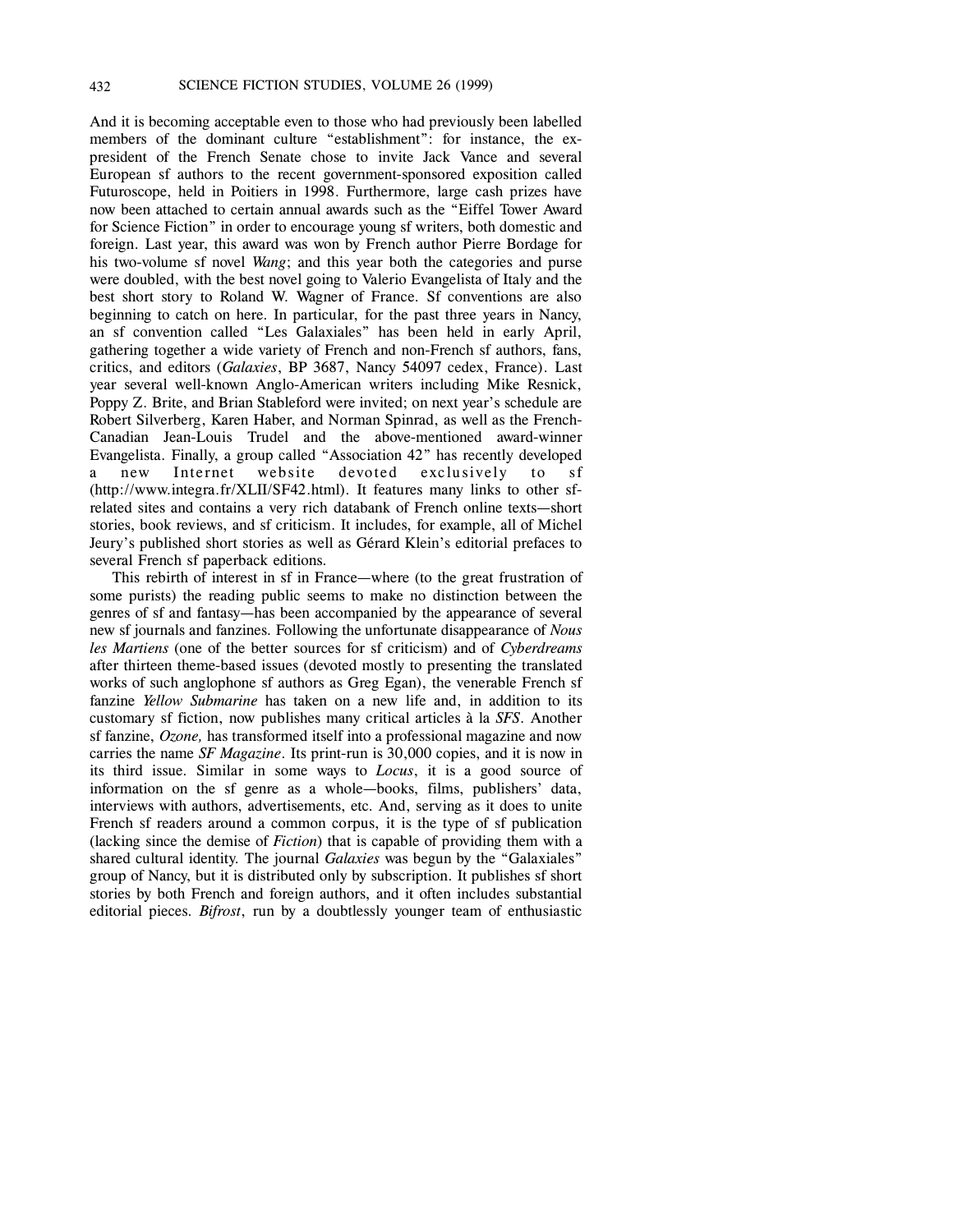editors, is more oriented toward the ideas and images of this fin-de-siècle and doesn't hesitate to publish a special issue on fantasy as well as sf. But it too publishes the works of authors of different nationalities and has served as the springboard for young sf writers including Thierry Di Rollo and Jean-Jacques Nguyen, who are beginning to make a name for themselves in the field.

A number of new publishers specializing in sf have also sprung up in the past few years—Destination Crépuscule, with its book on space opera entitled *Le Feu aux étoiles* (Fire in the Stars, 1996), L'Atalante with its best-selling novels by Pierre Bordage, etc.—and have offered new opportunities to fledgling sf writers. Although not seriously threatened in their business, the traditional French sf publishers of Le Fleuve Noir, Denoël, "Présence du Future," Laffont's "Ailleurs et Demain," Presses Pocket, or J'ai Lu Science-Fiction have nonetheless taken notice and have begun to respond to the changing tastes of their readerships. Le Fleuve Noir and Presses Pocket, for example, have added new fantasy series to their lists. And it must be noted that these larger publishing houses have also not hesitated to steal young, successful sf authors away from the smaller houses whenever possible (to the great indignation of the latter).

In contrast, there is almost a sense of camaraderie and reciprocal emulation among the participants of the various French sf journals and fanzines. For instance, at a Cyberfiction convention in Cannes at the end of 1998, the publishers of the sf journals *Galaxies*, *Bifrost*, and *SF Magazine* were amicably rubbing shoulders and sharing their space with the publishers of the horror journal *Ténèbres*, the more "generalist" *Parallèles*, and a veritable plethora of fanzines of every type (see, for example, Jean-Pierre Queille's website at: http://www.integra. fr/XLII/PGEFF/Guide.html).

It seems reasonable to assert that this new fan activity is at least partly the result of a "changing of the guard" in the ranks of French sf writers themselves over the past few years. Michel Jeury, Gérard Klein, André Ruellen, Jean-Pierre Andrevon, and an entire generation of sf authors born before 1940 have now more or less retired from the field. The next group—such authors as Emmanuel Jouanne, Pierre Paul Durastanti, Francis Berthelot, et al.—have all but ceased writing sf and now pursue careers in translation or research. And Serge Brussolo seems, at least for the moment, to have abandoned the sf genre. Accordingly, the field is now open sf authors in their 30s or even younger—for example, Laurent Genefort, Serge Lehman, Roland C. Wagner, Ayerdahl, Pierre Bordage, Jean-Jacques Nguyen, and Thierry Di Rollo—along with a handful of veterans in their 40s such as Jean-Marc Ligny, Jean-Claude Dunyach, and Richard Canal.

What characteristics does this new generation of French sf authors have in common? First, they have learned to write sf stories that hold the attention of their readers. Even if, for some, this has meant reverting to "popular" themes and styles, their works have been much better received by French sf readers—in contrast to the pretentious "literary" sf produced by certain members of the preceding generation. Their stories often present visions of alternative worlds that are near-future extrapolations of our present (where the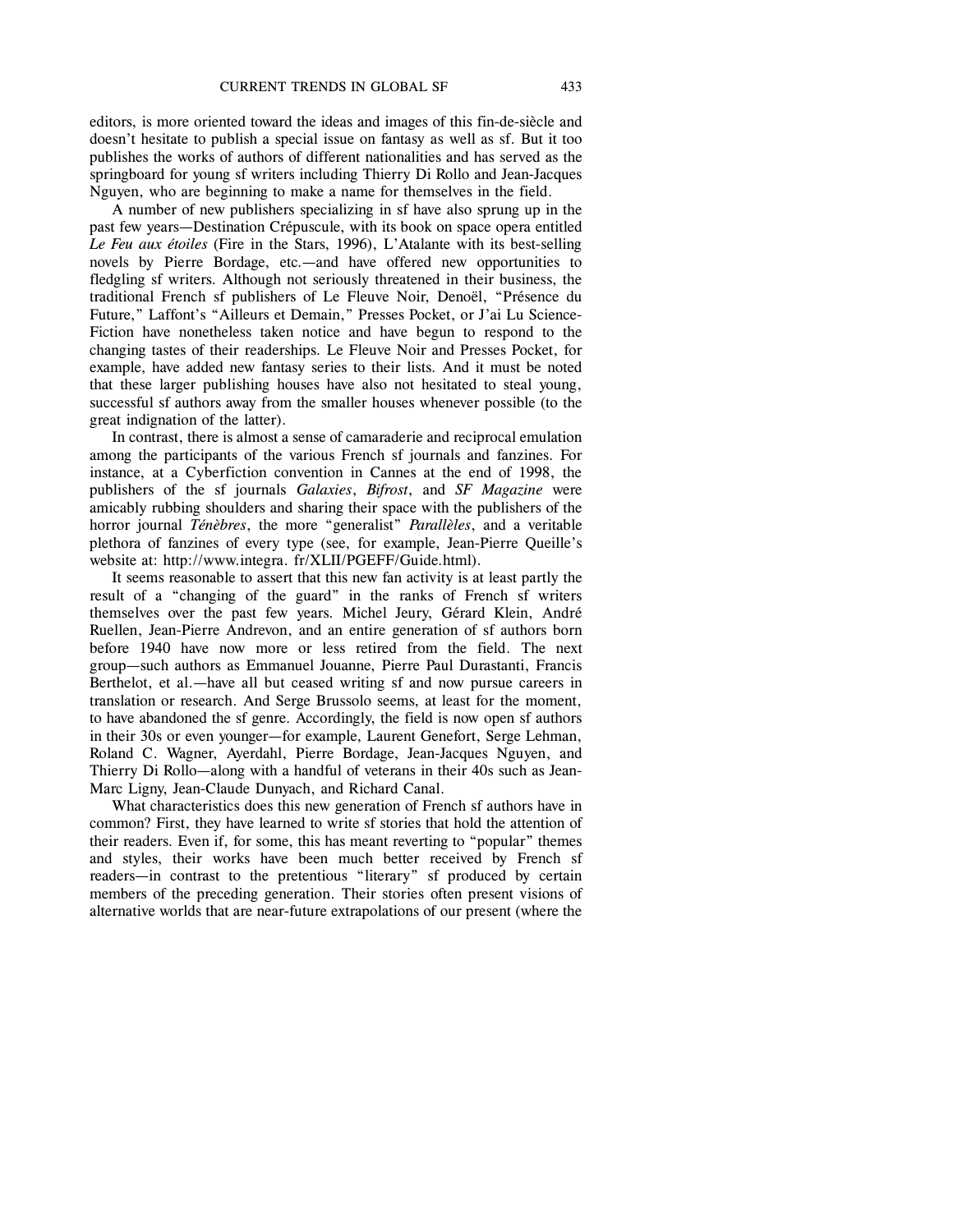original model is often difficult to perceive) but where the reader is projected into new dimensions of dream or nightmare. Such is the case, for example, in Genefort's *Les Chasseurs de sève* (Sap Hunters, 1994), the works of Bordage, or the *F.A.U.S.T.* series by Lehman (1996-97). Sometimes, in the manner of Dan Simmons' *Hyperion* (1989) or Greg Bear's *Eon* (1985), they also portray more elaborate far-future speculations where the plausibility of their imagined universes is enhanced by the cogent efficiency of their plots and the concrete vividness of their descriptions. Such is the case, for instance, in the sf works of Ayerdahl, where social concerns are occasionally present but remain tightly integrated into the fictional story itself.

Other distinguishing traits shared by the French sf writers of the 1990s are their views concerning the politics and the sf of the United States. Long past are those years of the Vietnam War when angry French sf authors and readers systematically promoted sf texts that denounced America's paternalism and hypocrisy, and where most American sf was viewed with suspicion and often dismissed as the product of mercantilism, militarism, and cultural imperialism. In contrast, France's sf community of today is greatly interested in all Englishlanguage sf: French authors analyze the models used therein, and often emulate them. The works of Philip K. Dick are no longer their exclusive focus, and they now devote their attention more to the works of such writers as Kim Stanley Robinson, Greg Bear, Dan Simmons, and (curiously) Cordwainer Smith. These contemporary French sf writers no longer wish to create a national "sf *à la française*" in response to some ideologicallyconceived "hegemony" of American sf. They are more interested in discovering new and innovative sf themes to develop in their own works, and in cultivating a loyal public that reads both French and translated sf.

It is perhaps partly a result of this dramatic change in attitude among French sf writers that the frequently formulaic near-future dystopias and catastrophe novels of the past have given way to extrapolative dreamscape novels or works depicting far-future universes totally detached from the present. Writers have rediscovered the imaginative power of "space opera" without its escapist tendencies—"new look" space opera, one might say, where the issues and problems of today are not ignored but are, rather, embedded in a richly inventive narrative coupled with strong psychological overtones.

For readers wishing to taste a representative sample of this "new French sf," an excellent place to start is the recently-published anthology *Escales sur l'Horizon* (Stops on the Horizon, 1998), edited and very intelligently prefaced by Serge Lehman. This anthology includes a variety of sf works by sixteen promising francophone authors of this new generation (including two Québécois, Jean-Louis Trudel and Yves Meynard). In these stories, one can witness the wide spectrum of creativity, orginality, and narrative talent that these new writers now offer to the French sf public. In their ingenious treatments of both subject and theme—the lucidity of their descriptions, the depth of their portrayals, the polished professionalism of their narration—these sf works are worthy rivals to the best Anglo-American efforts of the last few years.